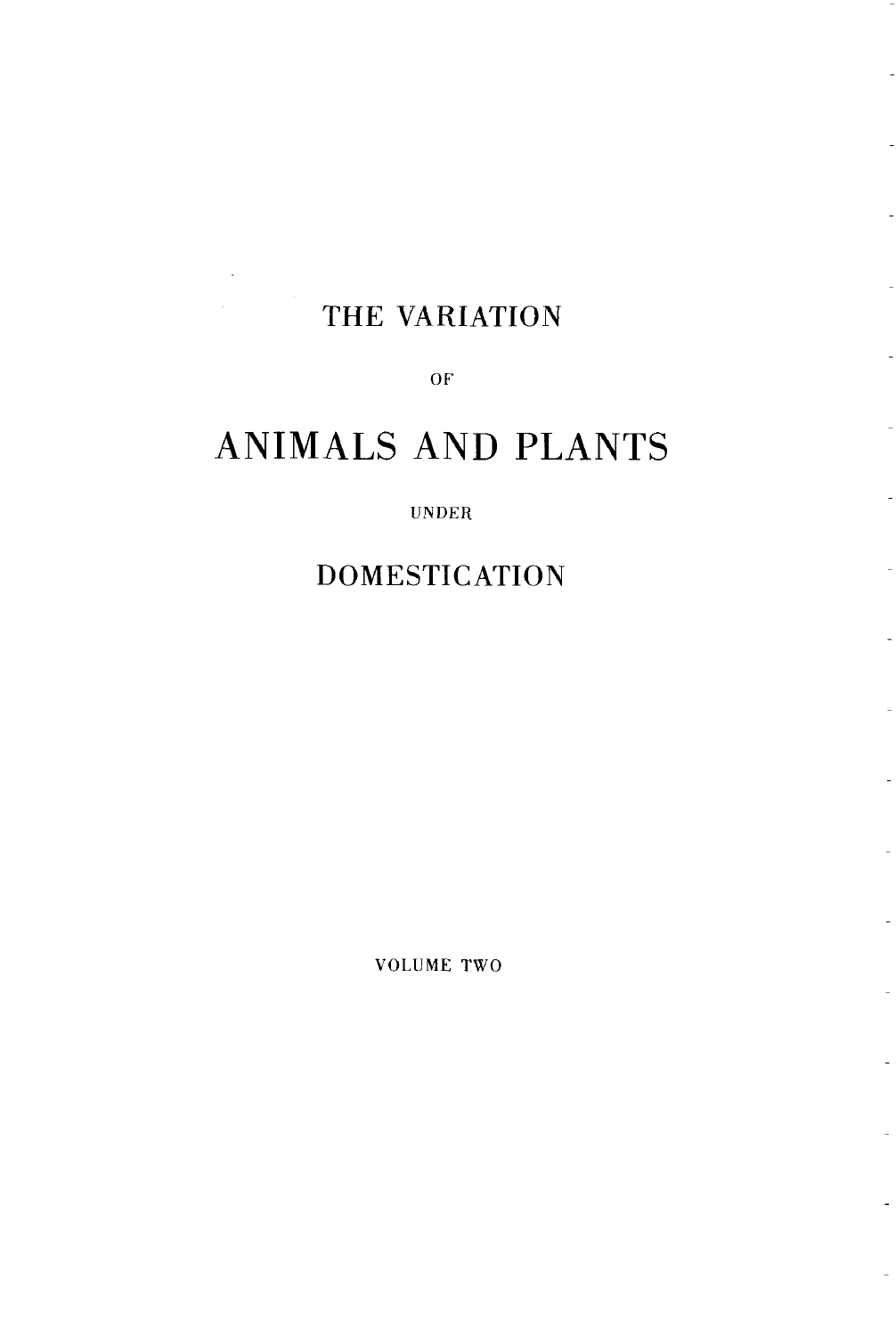## $C$ *0 NTENTS.*

## **CHAPTER** XIII.

## INHERITANCE, continued-REVERSION OR ATAVISM.

DIFFERENT FORMS OF REVERSION-IN PURE OR UNCROSSED BREEDS, AS IN PIGEONS, FOWLS, HORNLESS CATTLE AND SHEEP, IN CULTIVATED PLANTS-REVERSION IN FERAL ANIMALS AND PLANTS-REVERSION IN CROSSED VARIETIES AND SPECIES-REVERSION THROUGH BUD-PROPAGATION, AND BY SEGMENTS IN THE SAME FLOWER OR FRUIT -IN DIFFERENT PARTS OF THE BODY IN THE SAME ANIMAL-THE ACT OF CROSSING A DIRECT CAUSE OF REVERSION, VARIOUS CASES OF, WITH INSTINCTS-OTHER PROXIMATE CAUSES OF RE-VERSION-LATENT CHARACTERS-SECONDARY SEXUAL CHARACTERS -- UNEQUAL DEVELOPMENT OF THE TWO SIDES OF THE BODY-APPEARANCE WITH ADVANCING AGE **OF** CHARACTERS DERIVED FROM A CROSS-THE GERM, WITH ALL ITS LATENT CHARACTERS, A WONDERFUL **OBJECT-MONSTROSITIES-PELORIC** FLOWERS DUE IN SOME CASES TO REVERSION .. .. .. .. .. .. Pages 1-36

#### **CHAPTER** XIV.

INHERITANCE, *continued* - **FIXEDNESS** OF CHARACTER-PREPOTENCY-SEXUAL LIMITATION-CORRESPONDENCE **OF AGE.** 

FIXEDNESS OF CHARACTER APPARENTLY NOT DUE TO ANTIQUITY OF INHERITANCE-PREPOTENCY OF TRANSMISSION IN INDIVIDUALS OF THE SAME FAMILY, IN CROSSED BREEDS AND SPECIES; OFTEN STRONGER IN ONE SEX THAN THE OTHER; SOMETIMES DUE TO THE SAME CHARACTER BEING PRESENT AND VISISLE IN ONE BREED AND LATENT IN THE OTHER-INHERITANCE AS LIMITED BY SEX-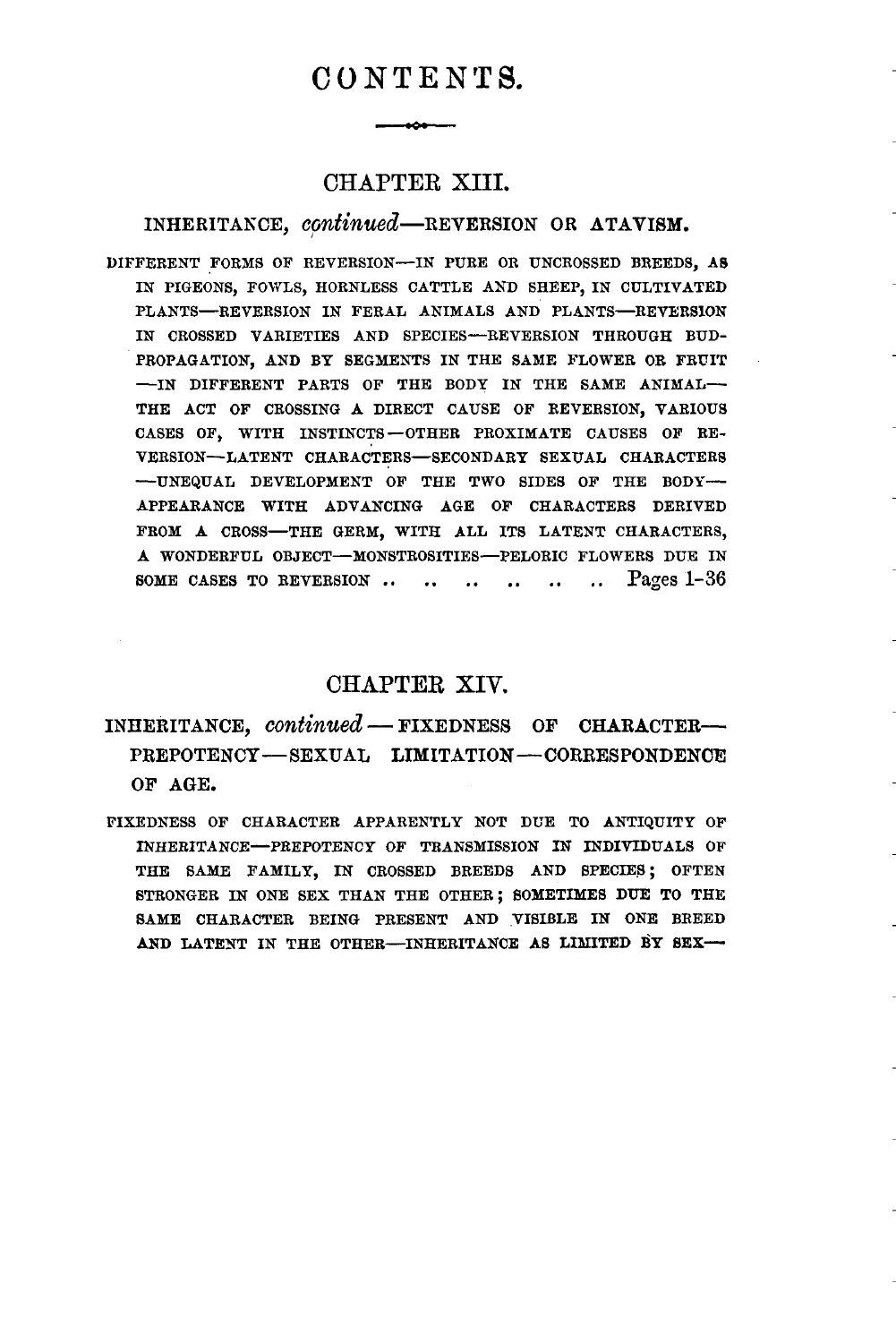NEWLY-ACQUIRED CHARACTERS IN OUR DOMESTICATED ANIMALS OFTEN TRANSMITTXD BY ONE SEX ALONE, SOMETIMES LOST BY ONE SEX ALONE-INHERITANCE AT CORRESPONDING PERIODS OF LIFE-THE IMPORTANCE OF THE PRINCIPLE WITH RESPECT TO EMBRY-OLOGY ; AS EXHIBITED IN DOMESTICATED ANIMALS ; AS EXHIBITED IN THE APPEARANCE AND DISAPPEARANCE OF INHERITED DIS-EASES; SOMETIMES SUPERVENING EARLIER IN THE CHILD THAN IN THE PARENT-SUMMARY OF THE THREE PRECEDING CHAPTERS. Pages 37-61

#### **CHAPTEB XV.**

#### **ON CROSSING.**

FREE INTERCROSSIBG OBLITERATES THE DIFFERENCES BETWEEN ALLIED BREEDS-WHEN THE NUM3ERS OF TWO COMMINGLING BREEDS ARE UNEQUAL, ONE ABSORBS THE OTHER-THE RATE OF ABSORPTION DETERMINED BY PREPOTENCY OF TRANSMISSION, By THE CON-DITIONS OF LIFE, AND BY NATURAL SELECTION-ALL ORGANIC BEINGS OCCASIONALLY INTERCROSS; APPARENT EXCEPTIONS-ON CERTAIN CHARACTERS INCAPABLE OF FUSION; CHIEFLY OR EX-CLUSIVELY THOSE WHICH HAVE SUDDENLY APPEARED IN THE IN-DIVIDUAL-ON THE MODIFICATION **OF** OLD RACES, AND THE FORMATION OF NEW RACES, BY CROSSING-SOME CROSSED RACES HAVE BRED TRUE FROM THEIR FIRST PRODUCTION-ON THE CROSS-ING OF DISTINCT SPECIES IN RELATION TO THE FORMATION OF DOMESTIC RACES .. .. .. .. .. .. .. .. 62-77

#### **CHAPTEIl XVI.**

- **CAUSE8 WHICH INTERFERE WITH THE FREE CROSSING OF VARIETIES-INFLUENCE OF DOMESTICATION ON FER-TILITY.**
- DIFFICULTIES IN JUDGING OF THE FERTILITY OF VARIETIES WHEN CROSSED-VARIOUS CAUSES WHICH KEEP VARIETIES DISTINCT, AS THE PERIOD OF BREEDING AND SEXUAL PREFERENCE-VARIETIES OF WHEAT SAID TO BE STERILE WHEN CROSSED-VARIETIES OF MAIZE, VERBASCUM, HOLLYHOCK, GOURDS, MELONS, AND TOBACCO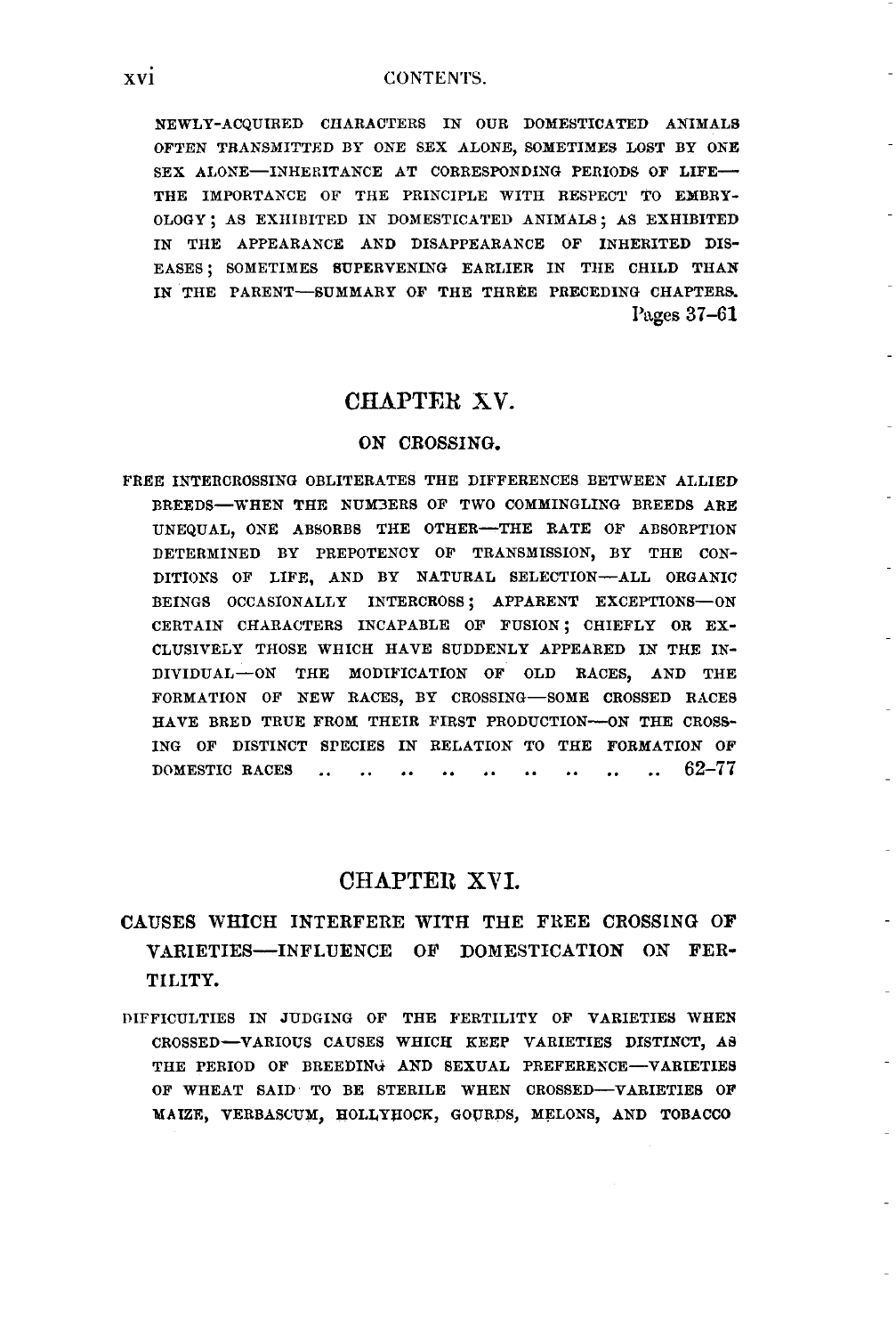RENDERED IN SOME DEGREE MUTUALLY STERILE-DOMESTICATION ELIMINATES THE TENDENCY TO STERILITY NATURAL TO SPECIES WHEN CROSSED-ON THE INCREASED FERTILITY OF UNCROSSED ANIMALS AND PLANTS FROM DOMESTICATION 'AND CULTIVATION. Pages **78-91** 

## CHAPTER **XVII.**

## ON THE GOOD EFFECTS OF CROSSING, AND ON THE EVIL **EFFECTS OF CLOSE INTERBREEDING.**

DEFINITION OF CLOSE INTERBREEDING-AUGMENTATION OF MORBID TENDENCIES-ENERAL EVIDENCE OF THE GOOD EFFECTS DERIVED FROM CROSSING, AND ON THE EVIL EFFECTS OF CLOSE INTERBREED-ING-CATTLE, CLOSELY INTERBRED ; HALF-WILD CATTLE LONG KEPT IN THE SAME PARKS-SHEEP-FALLOW-DEER-DOGS, RABBITS, PIGS-MAN, ORIGIN OF HIS ABHORRENCE **OF** INCESTUOUS MARRIAGES KEPT IN THE SAME PARKS—SHEEP—FALLOW-DEER—DOGS, RABBITS,<br>PIGS—MAN, ORIGIN OF HIS ABHORRENCE OF INCESTUOUS MARRIAGES<br>—FOWLS — PIGEONS — HIVE-BEES — PLANTS, GENERAL CONSIDERA-<br>—ISSUE AND RENDELLER PROTECTION CONSIDERA-TIONS ON THE BEKEFITS DERIVED FROM CROSSING-MELONS, FRUIT-TREES, PEAS, CABBAGES, WHEAT, AND FOREST-TREES-ON THE IKCREASED SIZE OF HYBRID PLANTS, NOT EXCLUSIVELY DUE TO THEIR STERILITY-ON CERTAIN PLANTS WHICH EITHER NORMALLY OR ABNORMALLY ARE SELF-IMPOTENT, BUT ARE FERTILE BOTH ON THE MALE AND FEMALE SIDE, WHEN CROSSED WITH DISTINCT INDIVIDUALS EITHER OF THE SAME OR ANOTHER SPECIES-CON-CLUSION . . . . . . . . . . . . . . . . . . . . . . **92-126** 

## CHAPTER **XVIII.**

### **ON THE ADVANTAGES AND DISADVANTAGES OF CHANGED CONDITIONS OF LIFE** : **STERILITY FROM VARIOUS CAUSES.**

ON THE GOOD DERIVED FROM SLIGHT CHANGES IN THE CONDITIONS OF LIFE -STERILITY FROM CHANGED CONDITIONS, IN ANIMALS, IN THEIR NATIVE COUNTRY AND IN MENAGERIES-MAMMALS, BIRDS, AND INSECTS-LOSS OF SECONDARY SEXUAL CHARACTERS AND OF INSTINCTS- CAUSES OF STERILITY-STERILITY OF DOMESTICATED ANIMALS FROM CHANGED CONDITIONS-SEXUAL INCOMPATIBILITY **OF** INDIVIDUAL ANIMALS - STERILITY OF PLANTS FROM CHANGED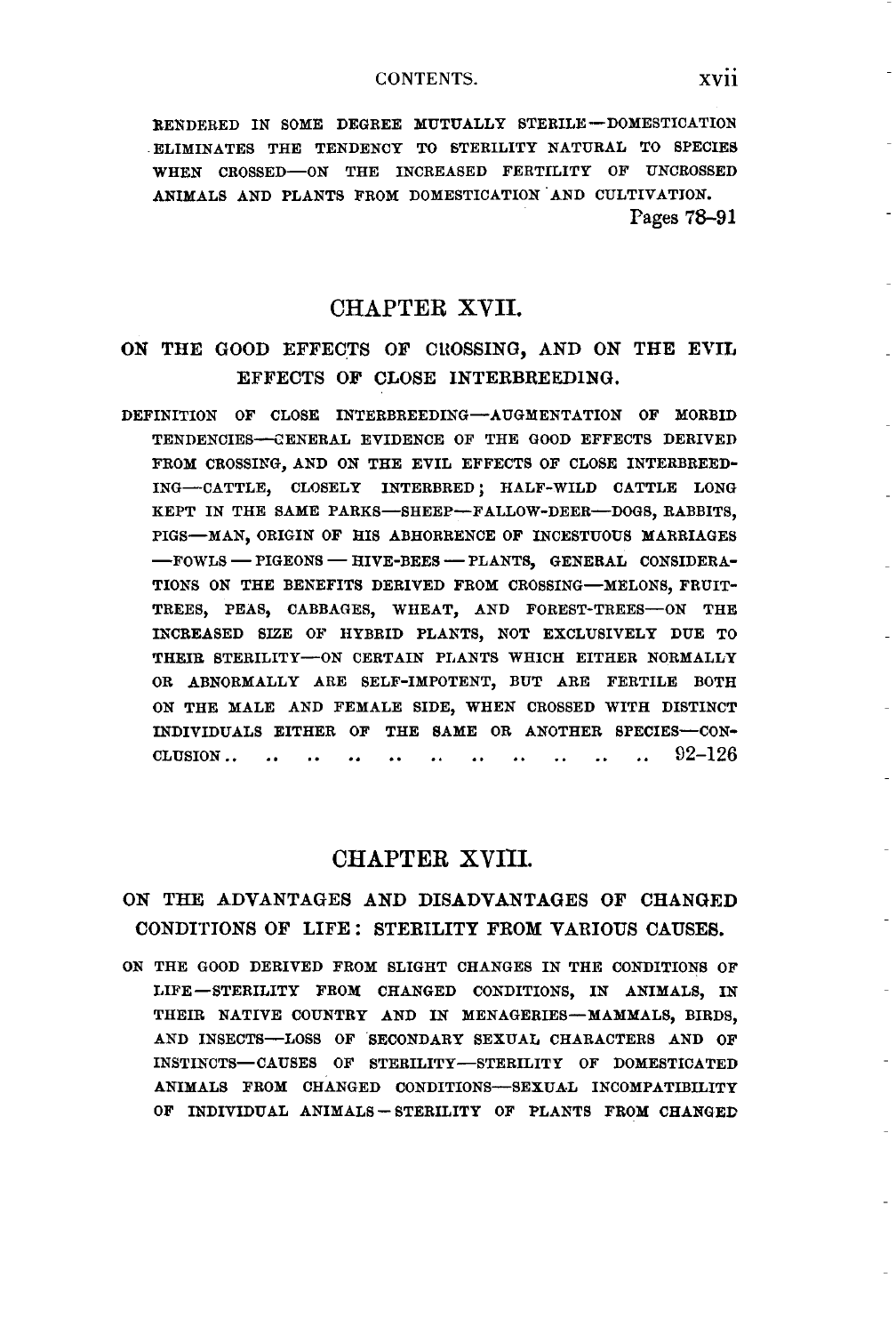#### **xviii CONTENTS.**

CONDITIONS OF LIFE-CONTABESCENCE OF THE ANTHERS-MON-STROSITIES AS A CAUSE OF STERILITY-DOUBLE FLOWERS-SEED-LESS FRUIT-STERILITY FROM THE EXCESSIVE DEVELOPMENT OF THE ORGANS OF VEGETATION-FROM LONG-CONTINUED PROPAGA-TION BY BUDS-INCIPIENT STERILITY THE PRIMARY CAUSE OF DOUBLE FLOWERS AND SEEDLESS FRUIT .. .. Pages **127-166** 

#### **CHAPTER XIX.**

## **SUMMARY OF THE FOUR LAST CHAPTEBS, WITH REMARKS ON HYBRIDISM.**

**ON** THE EFFECTS OF CROSSING-THE INFLUENCE OF DOMESTICATION ON FERTILITY-CLOSE INTERBREEDIXG-GOOD AND EVIL RESULTS FROM CHANGED CONDITIONS OF LIFE-VARIETIES WHEN CROSSED NOT INVARIABLY FERTILE-ON THE DIFFERENCE IN FERTILITY BE-TWEEN CROSSED SPECIES AND VARIETIES-CONCLUSIONS WITH RE-SPECT TO HYBRIDISM-LIGHT THROWN ON HYBRIDISM BY THE ILLEGITIMATE PROGENY OF HETEROSTYLED PLANTS-STERILITY **OF** CROSSED SPECIES DUE TO DIFFERENCES CONFINED TO THE REPRODUCTIVE SYSTEM--- NOT ACCUMULATED THROUGH NATURAL SELECTION-REASONS WHY DOMESTIC VARIETIES ARE NOT MUTUALLT STERILE-TOO MUCH STRESS HAS BEEN LAID ON THE DIFFERENCE IN FERTILITY BETWEEN CROSSED SPECIES AND CROSSED VARIETIES -CONCLUSION . . . . . . . . . . . . . . . . . . **157-1i5** 

#### **CHAPTER XX.**

#### **SELECTION BY MAN.**

SELECTION A DIFFICULT ART-METHODICAL, UNCONSCIOUS, AND NATURAL SELECTION-RESULTS OF METHODICAL SELECTION-CARE TAKEN IN SELECTION-SELECTION WITH PLANTS-SELECTION CARRIED ON BY THE ANCIENTS AND BY SEMI-CIVILISED PEOPLE - UNIMPORTANT CHARACTERS OFTEN ATTENDED TO-UNCONSCIOUS SELECTION-AS CIRCUMSTANCES SLOWLY CHANGE, SO HAVE *OUR* DOMESTICATED ANIMALS CHANGED THROUGH THE ACTION OF UNCONSCIOUS SELEC- TION-INFLUENCE OF DIFFERENT BREEDERS ON THE SAME SUB-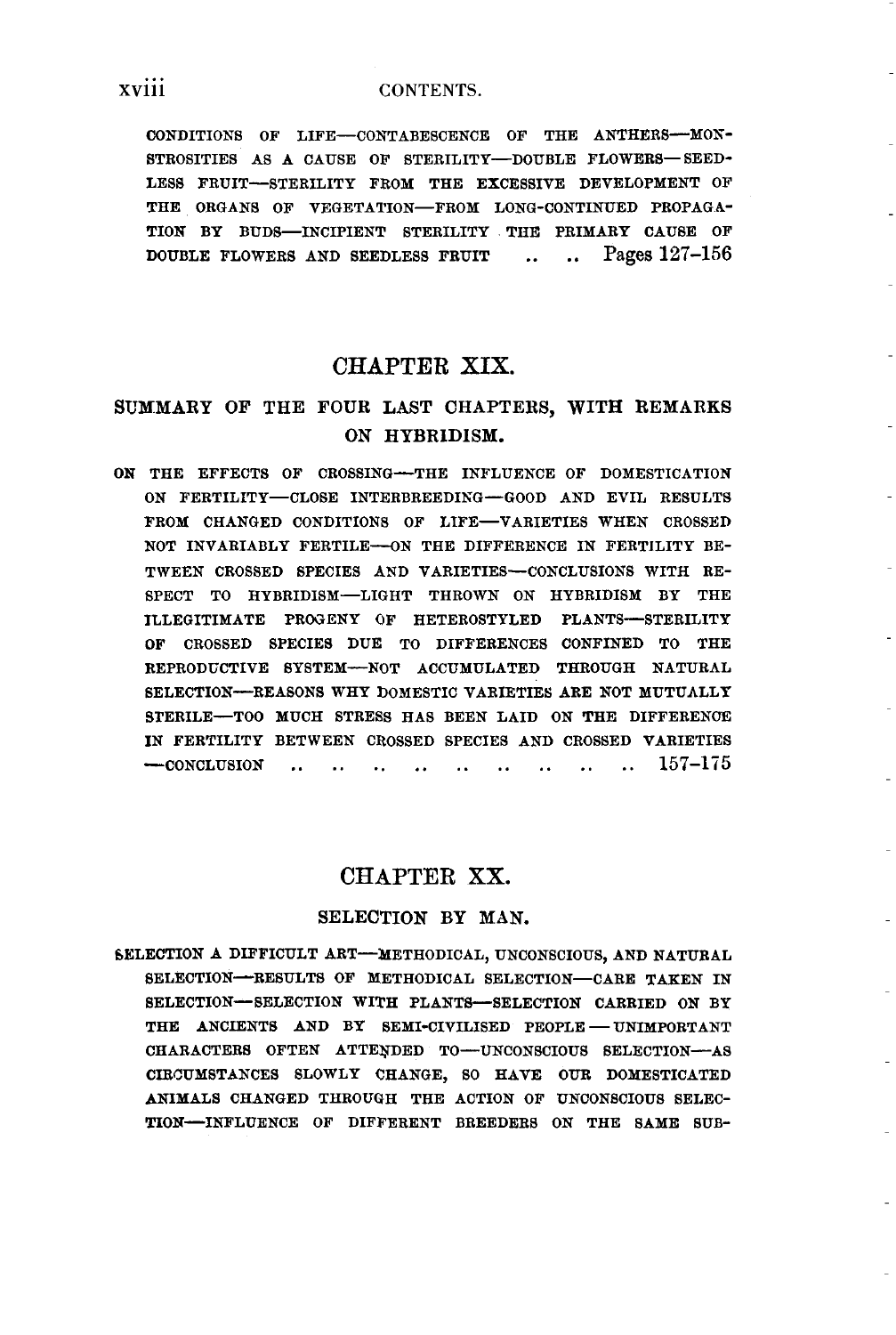#### **CONTENTS. xix**

*7,* 

VARIETY-PLANTS AS AFFECTED BY UNCONSCIOUS SELECTION-EFFECTS OF SELECTION AS **SHOWN** BY THE GREAT AMOUNT **OF**  DIFFERENCE IN THE PARTS MOST VALUED BY MAN .. Pages 176-208

## **CHAPTER XSI.**

#### **SELECTION,** *continued.*

NATURAL SELECTION AS AFFECTING DOMESTIC PRODUCTIONS-CHARAC-TERS WHICH APPEAR OF TRIFLING VALUE OFTEN OF REAL IM-PORTANCE-CIRCUMSTANCES FAVOURABLE TO SELECTION BY MAN-FACILITY IN PREVENTING CROSSES, AND THE NATURE **OF** THE CONDITIONS-CLOSE ATTENTION AND PERSEVERANCE INDISPENSABLE -THE PRODUCTION **OF** A LARGE NUMBER OF INDIVIDUALS ESPE-CIALLY FAVOURABLE-WHEN NO SELECTION IS APPLIED, DISTINCT RACES ARE NOT FORMED-HIGHLY-BRED ANIMALS LIABLE TO DE-GENERATION-TENDENCY IN MAN TO CARRY THE SELECTION OF EACH CHARACTER TO AX EXTREME POINT, LEADING TO DIVERGENCE OF CHARACTER, RARELY TO CONVERGENCE - CHARACTERS CON-TINUING TO VARY IN THE SAME DIRECTION IN WHICH THEY HAVE ALREADY VARIED-DIVERGENCE OF CHARACTER WITH THE EX-TINCTION OF INTERMEDIATE VARIETIES, LEADS TO DISTIXCTNESS IN OUR DOMESTIC RACES-LIMIT TO THE POWER OF SELECTION-LAPSE **OF** TIME IMPORTANT-MANNER IN WHICH DOMESTIC RACES HAVE ORIGINATED-SUMMARY .. .. .. .. .. .. .. **209-236** 

#### **CHAPTER** XXII.

#### **CAUSES OF VARIABILITY.**

VARIABILITY DOES NOT NECESSARILY ACCOMPANY REPRODUCTIOX-CAUSES ASSIGNED BY VARIOUS AUTHORS--INDIVIDUAL DIFFERENCES -VARIABILITY **OF** EVERY KIND DUE TO CHANGED CONDITIONS **OF**  LIFE-ON THE NATURE OF SUCH CHANGES-CLIMATE, FOOD, EX-CESS OF NUTRIMENT-SLIGHT CHANGES SUFFICIENT-EFFECTS **OF**  GRAFTING ON THE VARIABILITY OF SEEDLING-TREES-DOMESTIC PRO-DUCTIONS BECOME HABITUATED TO CHANGED CONDITIONS--ON THE ACCUMULATIVE ACTION **OF** CHANGED CONDITIONS-CLOSI **INTER-BREEDING** AND THE IMAGINATION **OF** THE MOTHER SEPPOSED TO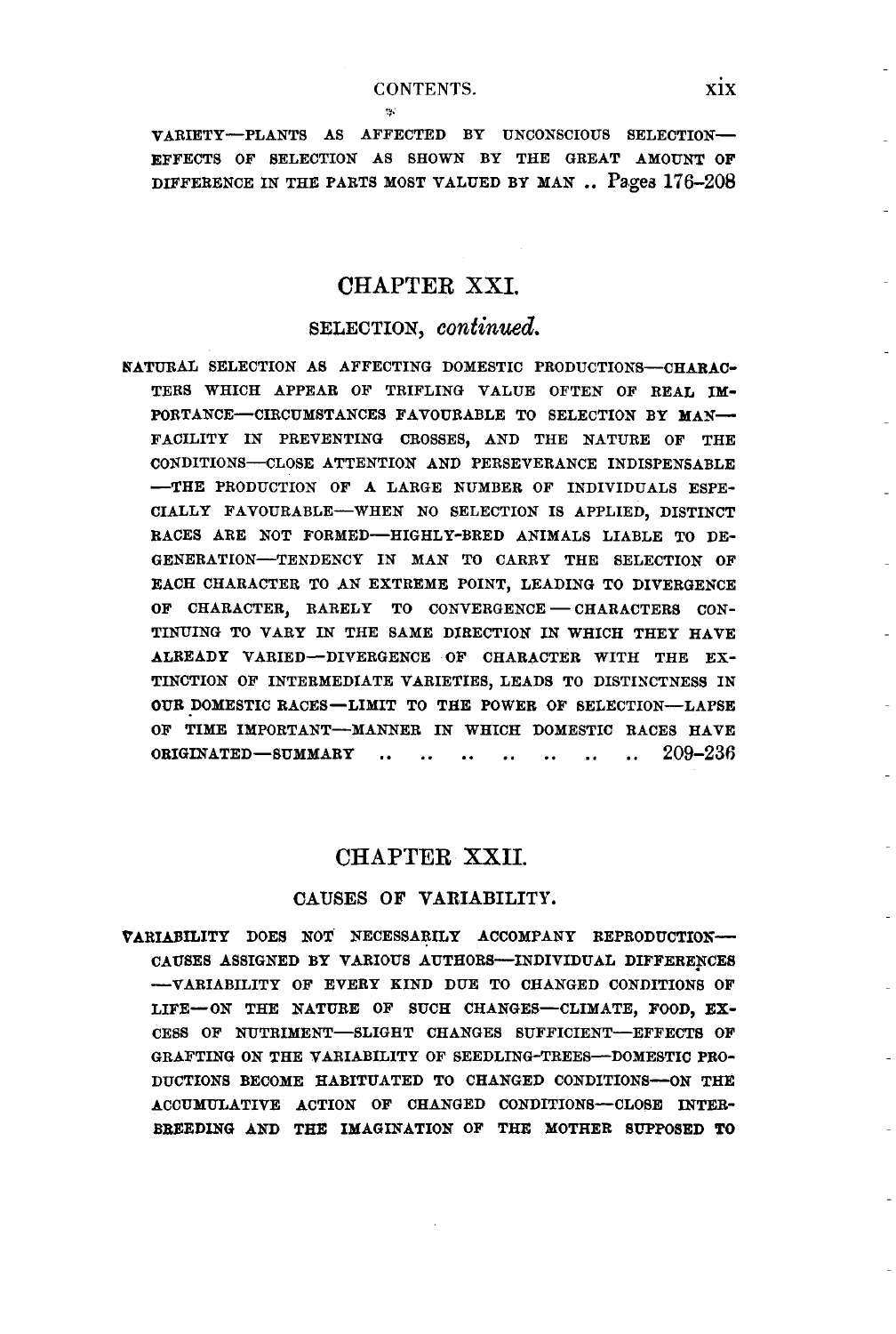#### **xx** CONTENTS.

CAUSE VARIABILITY-CEOSSIXG AS A CAUSE OF THE APPEARANCE OF NEW CHARACTERS-VARIABILITY FROM THE COMMINGLING OF CHARACTERS AND FROM REVERSION-ON THE MANNER AND PERIOD OF ACTION OF THE CAUSES WHICH EITHER DIRECTLY, OR IN-DIRECTLY THROUGH THE REPRODUCTIVE SYSTEM, INDUCE VARIA-BILITY ............................ Pages 237-259

#### **CHAPTER** XXIII.

## **DIRECT AND DEFINITE ACTION OF THE EXTERNAL CON-DITIONS OF LIFE.**

BLIGHT MODIFICATIONS IN PLANTS FROM THE DEFINITE ACTION OF CHANGED CONDITIONS, IN SIZE, COLOUR, CHEMICAL PROPERTIES, AND IN THE STATE OF THE TISSUES--LOCAL DISEASES--CON-SPICUOUS MODIFICATIONS FROM CHANGED CLIMATE OR FOOD, ETC. -PLUMAGE OF BIRDS AFFECTED BY PECULIAR NUTRIMENT, AND BY THE INOCULATION OF POISON-LAND-SHELLS-MODIFICATIONS OF ORGANIC BEINGS IN A STATE OF NATURE THROUGH THE DEFINITE ACTION OF EXTERNAL CONDITIONS - COMPARISON OF AMERICAN AND EUROPEAN TREES-GALLS-EFFECTS OF PARASITIC FUNGI-CONSIDERATIONS OPPOSED TO THE BELIEF IN THE POTENT IN-<br>FLUENCE OF CHANGED EXTERNAL CONDITIONS-PARALLEL SERIES OF VARIETIES-AMOUNT OF VARIATION DOES NOT CORRESPOND WITH THE DEGREE OF CHANGE IN THE CONDITIONS-BUD-VARIA-TION-MONSTROSITIES PRODUCED BY UNNATURAL TREATMENT --<br>SUMMARY .. .. .. .. .. .. .. .. .. .. 260-282  $SUMMARY$  .........

### **CHAPTER** XXIV.

#### **LAWS OF VARIATION-USE AND DISUSE, ETU.**

**NISUS** FORMATIVUS, OR THE CO-ORDINATING POWER OF THE ORGANISA-TION-ON THE EFFECTS OF THE INCREASED USE AND DISUSE OF US FORMATIVUS, OR THE CO-ORDINATING POWER OF THE ORGANISATION THE EFFECTS OF THE INCREASED USE AND DISUSE OF ORGANIS - CHANGED HABITS OF LIFE - ACCLIMATISATION WITH ANIMALS AND PLANTS-VARIOUS METHODS BY WHICH THIS CAX' BE EFFECTED-ARRESTS OF DEVELOPMENT-RUDIMENTARY ORGANS. **283-310**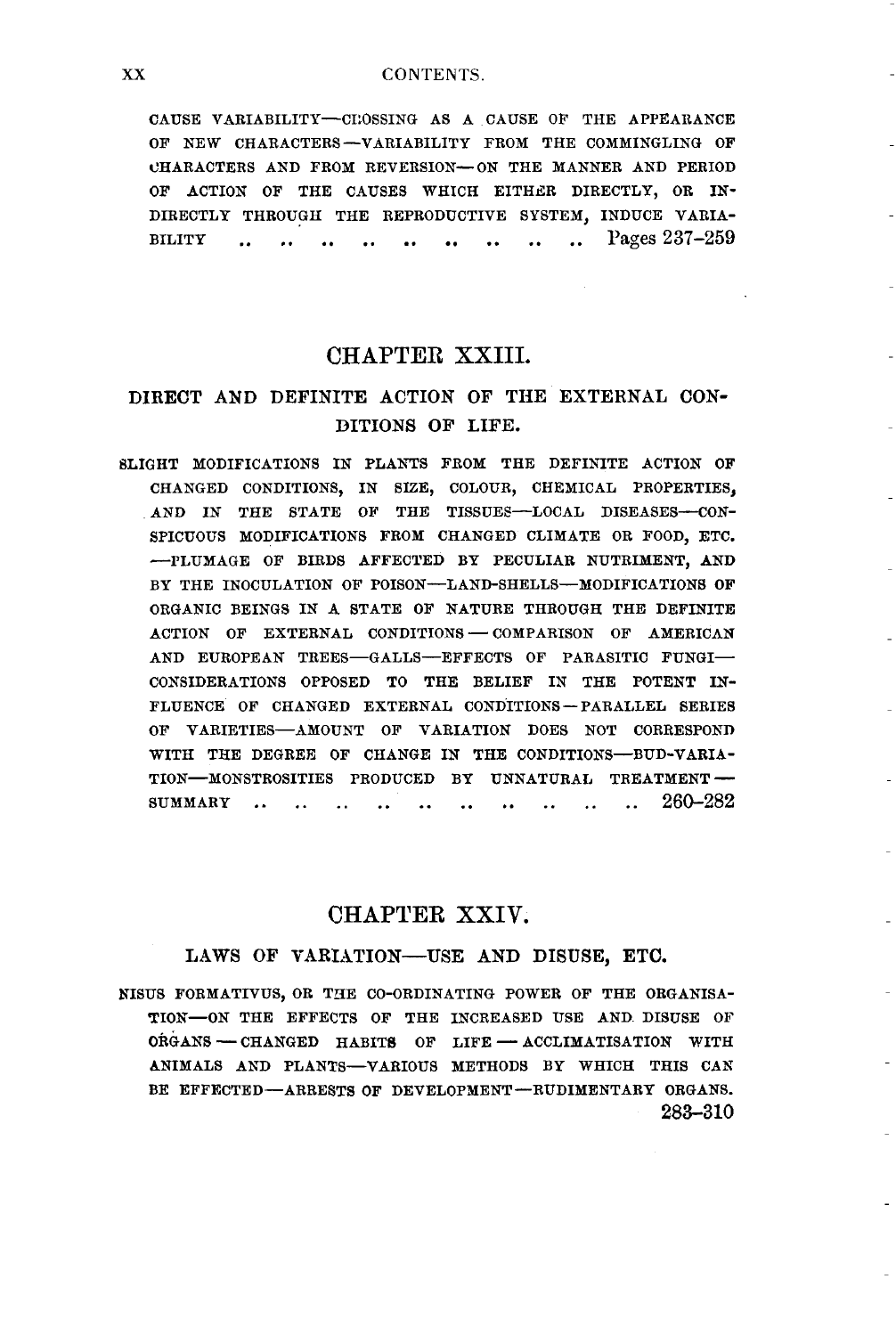## CHAPTER XXV.

## LAWS OF VARIATION, *continued*-CORRELATED VARIA-**BILITY.**

EXPLANATION OF TERM CORRELATIOX-CORNECTED WITH DEVELOP-MENT - MODIFICATIONS CORRELATED WITH THE INCREASED OR DECREASED **SEE** OF PARTS-CORRELATED VARIATION OF **HONO-**LOGOUS PARTS-FEATHERED FEET IN BIRDS ASSUMIXG THE STRUC-TURE OF THE WINGS-CORRELATION BETWEEN THE HEAD AND THE EXTREMITIES-BETWEEN THE SKIN AND DERMAL APPENDAGES -BETWEEN THE ORGANS OF SIGHT AND HEARING-CORRELATED MODIFICATIONS IN THE ORGANS OF PLANTS-CORRELATED **MOX-**STROSITIES-CORRELATION BETWEEN THE SKULL AND EARS-SKULL AND CREST OF FEATHERS-SKULL AND HORNS-CORRELATION OF GROWTH COMPLICATED BY THE ACCUMULATED EFFECTS OF NATURAL SELECTION-COLOUR AS CORRELATED WITH CONSTITUTIONAL PECU-LIARITIES ................ Pages 31 **1-332** 

#### **CHAPTER XXVI.**

#### LAWS OF VARIATION, *continued*-SUMMARY.

THE FUSION OF HOMOLOGOUS PARTS-THE VARIABILITY OF MULTIPLE AND HOMOLOGOUS PARTS-COMPENSATION OF GROWTH-MECHANICAL PRESSURE -RELATIVE POSITION OF FLOWERS WlTH RESPECT TO THE AXIS, AND OF SEEDS IN THE OVARY, AS INDUCING VARIA-TION-ANALOGOUS OR PARALLEL VARIETIES-SUMMARY OF THE THREE LAST CHAPTERS .............. **<sup>333</sup>-348** 

## **CHAPTER XXVII.**

#### **PROVISIONAL HYPOTHESIS OF PANGENESIS.**

PRELIMINARY REMARKS-FIRST PART :- THE FACTS TO BE CONNECTED UNDER **A** SINGLE POINT OF VIEW, NAMELY, THE VARIOUS KINDS **OF** REPRODUCTION-RE-GROWTH OF AMPUTATED PARTS-GRAFT-HYBRIDS-THE DIBECT ACTION OF THE MALE ELEMENT ON THE